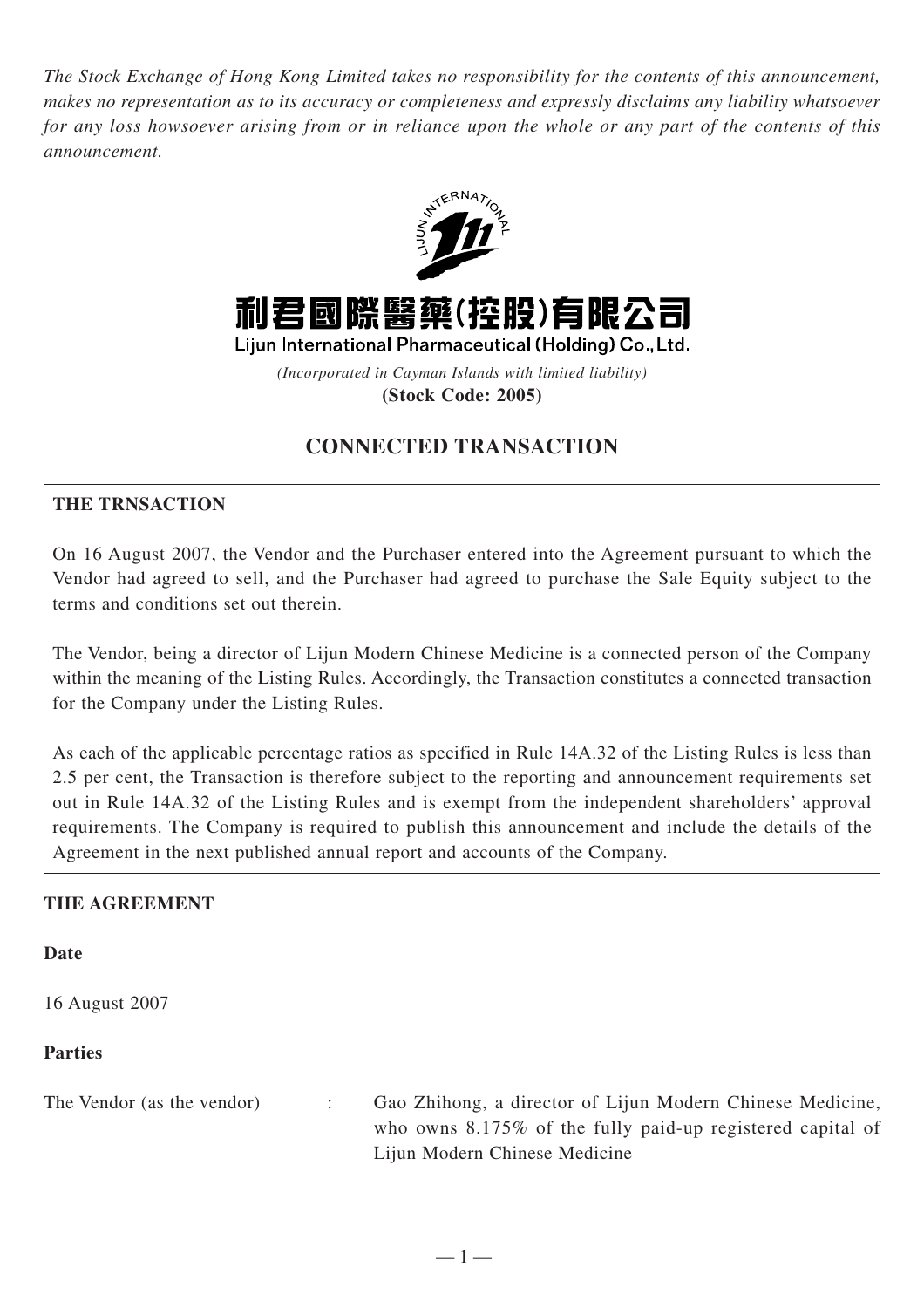The Purchaser (as the purchaser) : Xian Lijun Pharmaceutical Limited Liability Company, a whollyowned subsidiary of the Company, which owns 75.5% of the fully paid-up registered capital of Lijun Modern Chinese Medicine

The Vendor, being a director of Lijun Modern Chinese Medicine is a connected person of the Company within the meaning of the Listing Rules. Accordingly, the Transaction constitutes a connected transaction for the Company under the Listing Rules.

The Company currently intends to finance the Transaction partly by its internal resources and/or bank borrowings as the Directors consider appropriate. The Directors consider that the Transaction is on normal commercial terms and is made in the ordinary course of business of the Company. The Board, including the independent non-executive Directors, consider that the terms of the Agreement (including the basis of Consideration), which is determined on an arm's length basis, are fair and reasonable and in the interests of the Company and the Shareholders as a whole.

### **Subject matter of the Transaction**

The Sale Equity which is equal to 5.175% of the fully paid up registered capital of Lijun Modern Chinese Medicine.

### **Conditions Precedent**

The Agreement is conditional upon, among other things, the following conditions being fulfilled:

- 1. the passing by the shareholders of Lijun Modern Chinese Medicine of resolution(s) approving the transactions contemplated under the Agreement as required under the Articles of Association of Lijun Modern Chinese Medicine;
- 2. the Vendor having obtained all the necessary approval relating to the transactions contemplated under the Agreement;
- 3. the Vendor having completed the registration of change with the Administration for Industry and Commerce (工商登記變更手續);
- 4. the passing by the Directors of the Purchaser of resolution(s) approving the transactions contemplated under the Agreement; and
- 5. the parties to the Agreement having obtained all the necessary approval.

As at the date of this announcement, conditions 3 and 4 above have been fulfilled.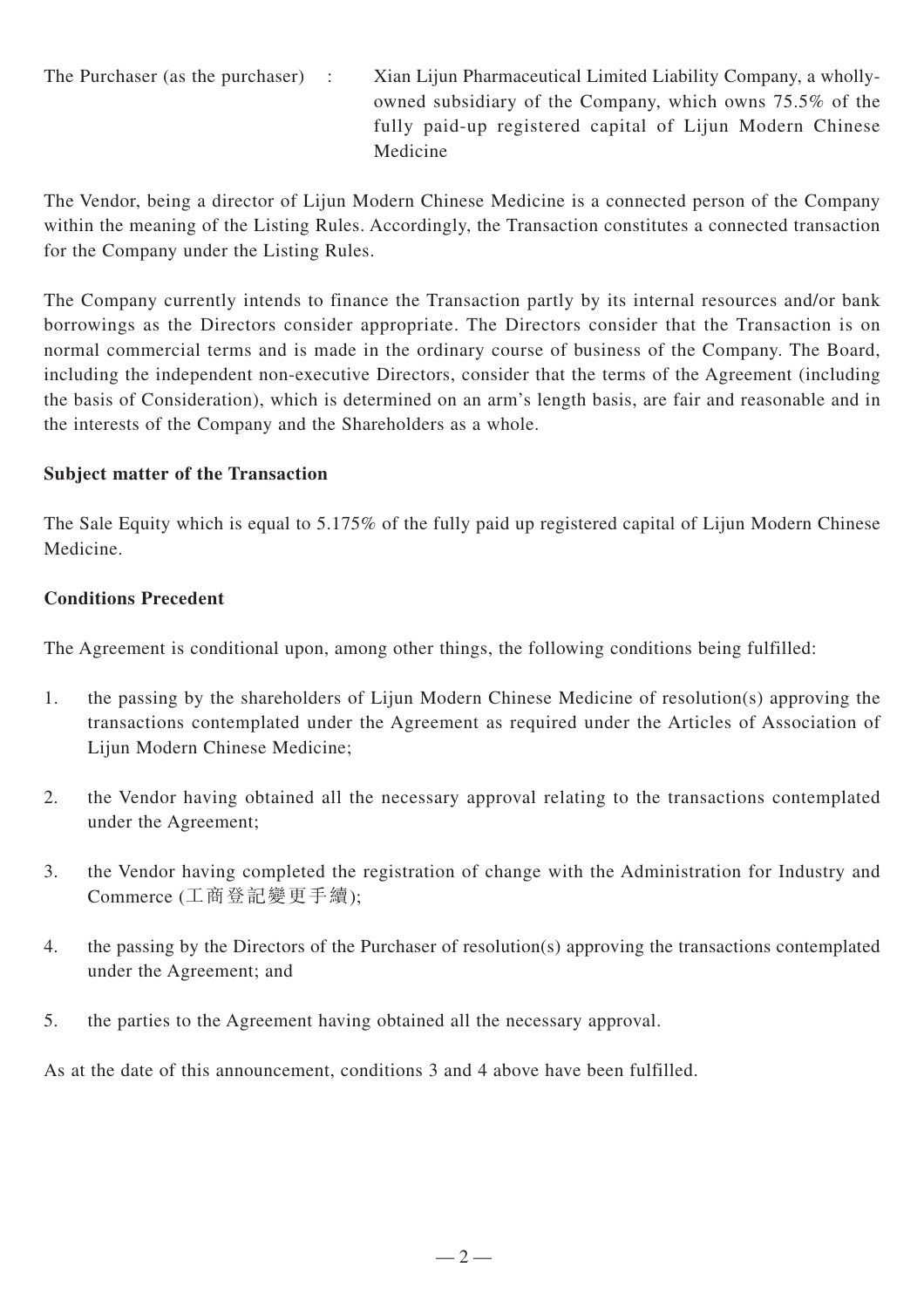## **Completion**

Completion shall take place within 7 Business Days immediately after all the conditions under the Agreement have been fulfilled or waived.

### **Consideration**

The Consideration, for the sum of RMB2,328,000, has been arrived at after arm's length negotiations between the parties. The key factors considered by the Directors in determining the Consideration include the operations and development potential of the business of Lijun Modern Chinese Medicine and the impact of the Transaction on the management of Lijun Modern Chinese Medicine. The Directors consider that there is high development potential for the manufacturing permits for 99 types of pharmaceutical products currently held by Lijun Modern Chinese Medicine. According to the knowledge of the Directors, it is now difficult for a new company to obtain the 99 types of pharmaceutical products permits from the relevant PRC authorities. Such pharmaceutical products have strong domestic market demand and will have high development potential. The Directors are of the view that the Transaction would significantly enhance the management and administration of the business of Lijun Modern Chinese Medicine and generate greater synergy with the Group. In ascertaining the Consideration, the Directors have considered each of the above factors.

The Consideration for the purchase of the Sale Equity will be paid by the Purchaser to the Vendor in cash upon Completion.

# **INFORMATION OF THE PURCHASER**

The Purchaser is principally engaged in the research, development, manufacture and sale of a wide range of pharmaceutical products which can be broadly categorized into finished medicines and bulk pharmaceuticals.

# **INFORMATION OF THE VENDOR**

The Vendor is a director of Lijun Modern Chinese Medicine, who owns 8.175% of the fully paid-up registered capital of Lijun Modern Chinese Medicine.

### **INFORMATION ON LIJUN MODERN CHINESE MEDICINE**

Lijun Modern Chinese Medicine is a company incorporated in the PRC with limited liability and is principally engaged in the sale and manufacture of Chinese medicines in the PRC.

The Purchaser is a wholly-owned subsidiary of the Company. The Purchaser currently owns 75.5% of the fully paid-up registered capital of Lijun Modern Chinese Medicine. In the premises, the Company indirectly controls 75.5% of the equity of Lijun Modern Chinese Medicine.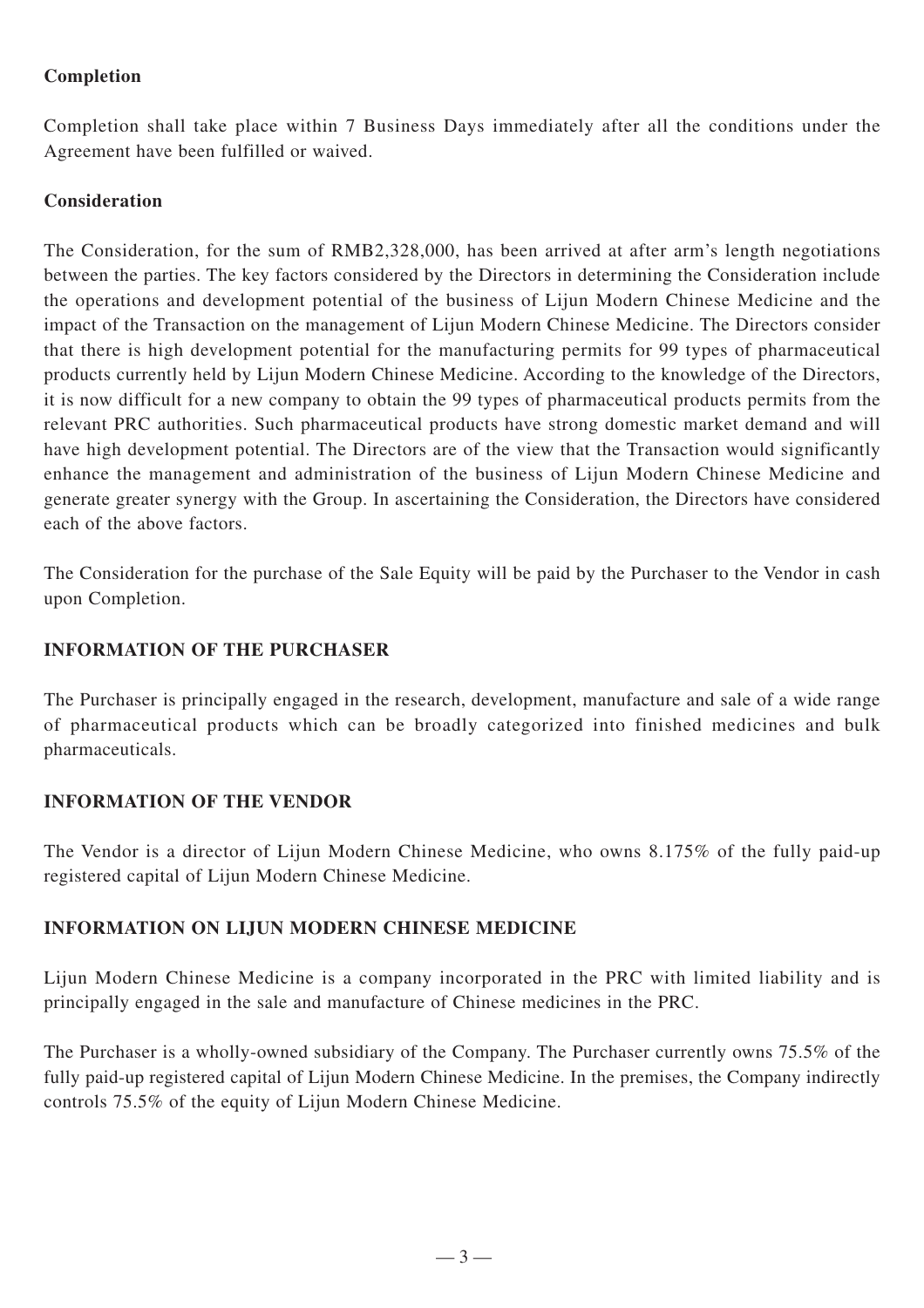The table below sets forth the audited consolidated accounts of Lijun Modern Chinese Medicine prepared in accordance with the PRC accounting standards for the two years ended 31 December 2006 and as at 31 December 2005 and 31 December 2006 respectively:

|                                              | audited consolidated<br>management accounts<br>for the year ended<br>31 December |                |
|----------------------------------------------|----------------------------------------------------------------------------------|----------------|
|                                              | 2005                                                                             | 2006           |
|                                              | <i>RMB'000</i>                                                                   | <b>RMB'000</b> |
| Turnover                                     | 10,101                                                                           | 1,856          |
| Loss before taxation and extraordinary items | (1,828)                                                                          | (6,538)        |
| Loss after taxation and extraordinary items  | (1,828)                                                                          | (6,538)        |
|                                              | As at 31 December                                                                |                |
|                                              | 2005                                                                             | 2006           |
|                                              | <b>RMB'000</b>                                                                   | <b>RMB'000</b> |
| Total asset value                            | 40,091                                                                           | 37,063         |
| Net asset/(liability) value                  | 5,585                                                                            | (954)          |

The reason for the increase in loss suffered by Lijun Modern Chinese Medicine for the year ended 31 December 2006 was due to the planning of relocation of its sales department which is currently taking place. The planning of relocation of the sales department started from January 2006. As the relocation of the sales department will be from Weinan city to Xian city which is three to four hours traveling time part, the relocation has caused most of its personnel to change. Also, during such period, Lijun Modern Chinese Medicine has been focusing on its planning of the sales operations in future, and has not made long time commitment to its business operation. Both of these factors have caused a decline in sales turnover and hence have resulted in a loss of the Company. In view of the relocation of the sales department, the sales intake has significantly reduced since January 2006. The relocation of the sales department is expected to be completed by end of September 2007. It is expected that Lijun Modern Chinese Medicine will gradually resume operation from then. Also, the change in net asset value of Lijun Modern Chinese Medicine as at 31 December 2006 was due to the net loss of the year.

The historical acquisition cost of the equity interest of Lijun Modern Chinese Medicine to the Vendor was RMB1,035,000 pursuant to rule 14A.56(5) of the Listing Rules.

The current shareholders of Lijun Modern Chinese Medicine are: (i) the Vendor, (ii) the Purchaser, (iii) Xi'an Yi Li Fertilizer Factory (西安毅力複合肥廠) which owns 13.61%of equity interest of Lijun Modern Chinese Medicine and (iv) Shaanxi Weinan Pharmaceutical Factory (陝西省渭南地區製藥廠) which owns 2.715% of equity interest of Lijun Modern Chinese Medicine. The Company would be willing to acquire the remaining interest of Lijun Modern Chinese Medicine provided that the terms of acquisition are satisfactory. In such circumstances, the Company will issue further announcement according the Listing Rules requirements as appropriate.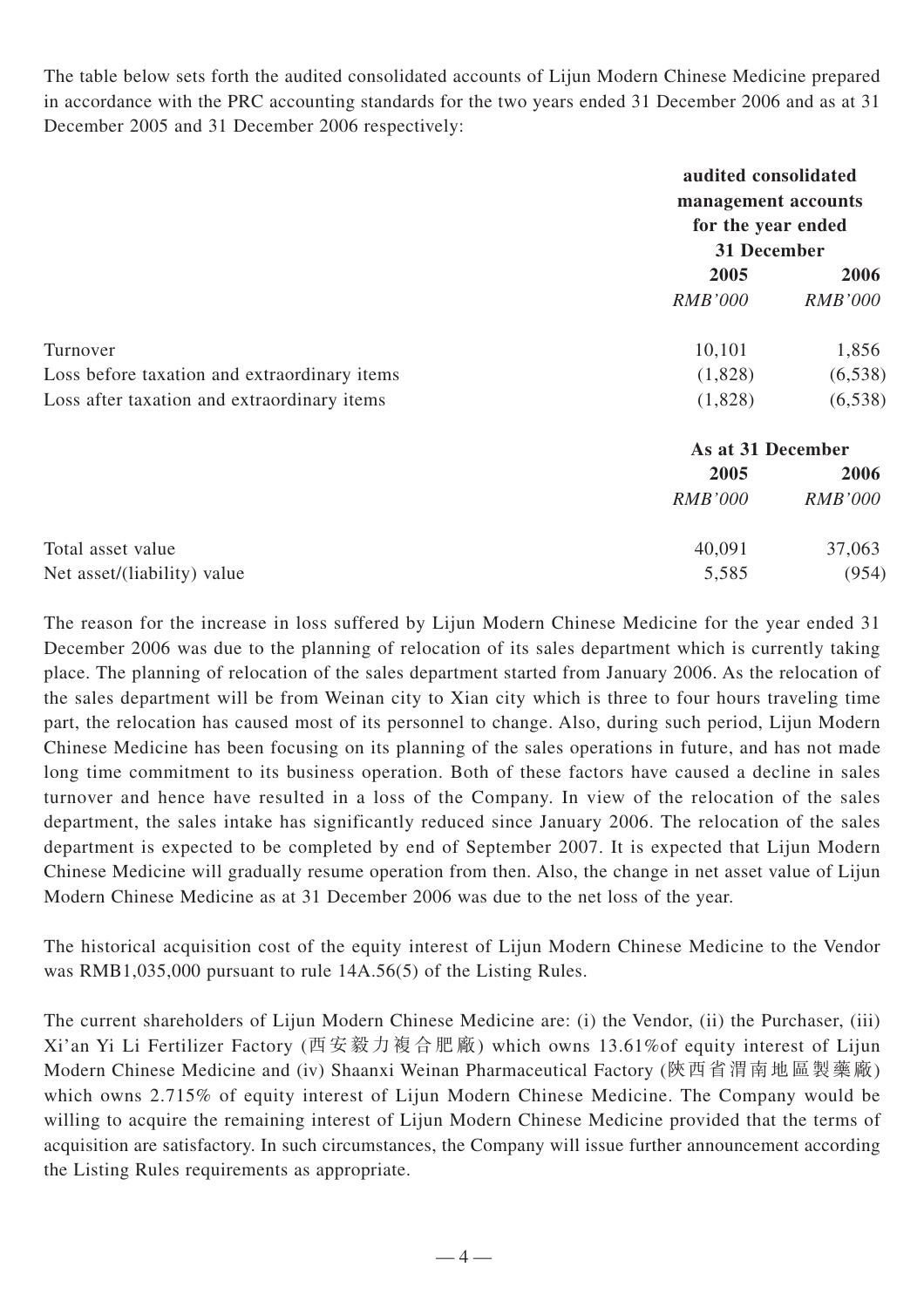#### **REASONS FOR AND BENEFITS OF THE TRANSACTION**

The Group is one of the leading pharmaceutical manufacturers in the PRC, and is principally engaged in the research, development, manufacture and sale of a wide range of pharmaceutical products which can be broadly categorized into finished medicines and bulk pharmaceuticals.

Antibiotics products comprise the primary sale products of the Group. However, the Group intends to further develop the business in respect of non-antibiotics medicines and non-prescriptive products in order to continue enhancing its product mix and reinforcing its efforts to develop value-added end products. Lijun Modern Chinese Medicine produced a series of Chinese medicine products such as Shayuanzi Keli (沙苑子顆粒) and Miaoji Wan (妙濟丸). Such products are not manufactured in the Group's other manufacturing operations. In view of the Group's aforesaid strategy , the Directors believe that the products of Lijun Modern Chinese Medicine are complementary to the products of the Group and may thereby enhance the product mix of the Group. Also, the Directors consider that the manufacturing permits for 99 types of pharmaceutical products currently held by Lijun Modern Chinese Medicine are valuable assets. According to the knowledge of the Directors, it is now difficult for a new company to obtain the 99 types of pharmaceutical products permits from the relevant PRC authorities. Such pharmaceutical products have strong domestic market demand and will have high development potential. By acquiring the Sale Equity, the Purchaser will become a more dominant shareholder of Lijun Modern Chinese Medicine and the Vendor will only remain to have a very minor interest in Lijun Modern Chinese Medicine. As at the date of the Transaction and up to the date of this announcement, there is no change to the board of Directors of Lijun Modern Chinese Medicine. The Purchaser will be in a better position to significantly enhance the management and administration of the business of Lijun Modern Chinese Medicine and improve the operation efficiency of Lijun Modern Chinese Medicine. The Directors believe that the Transaction would generate greater synergy with the Group in the long run. In the premises, the Directors, including the independent non-executive directors, take the view that although Lijun Modern Chinese Medicine is suffering from losses in the recent years, given its development potential for the Group and the enhanced management of the business of Lijun Modern Chinese Medicine arising out of the Transaction, it is in the interests of the Company and its shareholders as a whole for the Company to acquire the Sale Equity.

The Vendor do not propose to acquire the rest of the interest of the Vendor in Lijun Modern Chinese Medicine as the Vendor is not willing to sell it.

#### **GENERAL**

The Company did not have any connected transaction with the Vendor completed within the past 12 months and the Transaction is not otherwise related to any previous transaction involving the Vendor such that they should be aggregated pursuant to Rule 14A.25 of the Listing Rules.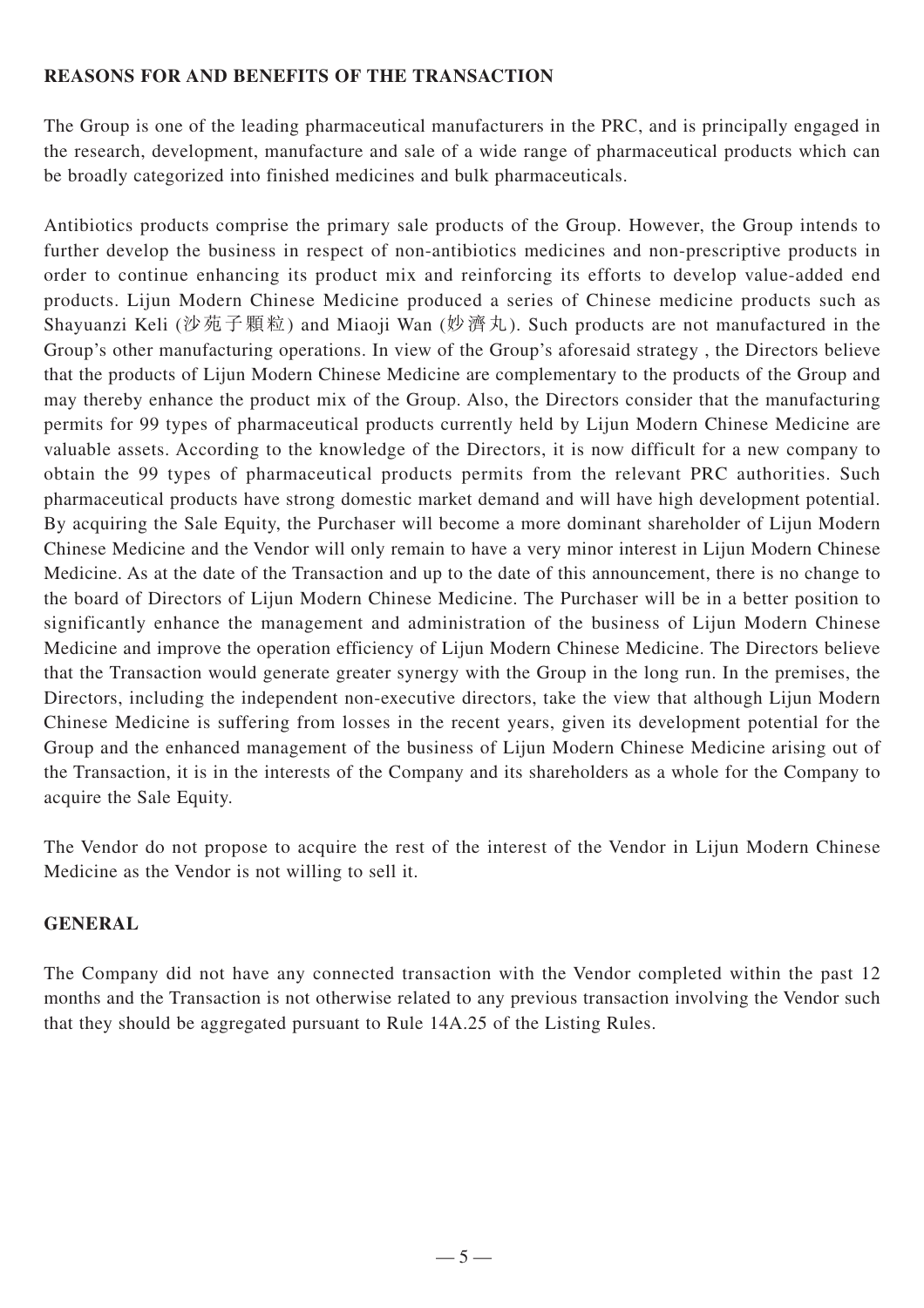# **DEFINITIONS**

In this announcement, unless the context requires otherwise, the following expressions have the meanings as set out below:

| "Agreement"                     | the equity transfer agreement dated 16 August 2007 entered<br>into between the Vendor and the Purchaser in relation to the<br>Transaction                                                              |
|---------------------------------|--------------------------------------------------------------------------------------------------------------------------------------------------------------------------------------------------------|
| "Articles of Association"       | the articles of association of Lijun Modern Chinese Medicine<br>currently in force                                                                                                                     |
| "Board"                         | the board of Directors                                                                                                                                                                                 |
| "Business Day(s)"               | any day(s) (other than Saturday) on which commercial banks in<br>Hong Kong are generally open for business                                                                                             |
| "Company"                       | Lijun International Pharmaceutical (Holding) Co., Ltd., a<br>company incorporated in the Cayman Islands with limited<br>liability, the Shares of which are listed on the Stock Exchange                |
| "Completion"                    | completion of the Agreement                                                                                                                                                                            |
| "Completion Date"               | the date on which Completion takes place                                                                                                                                                               |
| "connected person"              | has the meaning ascribed to it under the Listing Rules                                                                                                                                                 |
| "Consideration"                 | RMB2,328,000, being consideration for the Sale Equity                                                                                                                                                  |
| "Directors"                     | the directors of the Company                                                                                                                                                                           |
| "Group"                         | the Company and its subsidiaries                                                                                                                                                                       |
| "HK\$"                          | Hong Kong dollars, the lawful currency of Hong Kong                                                                                                                                                    |
| "Hong Kong"                     | the Hong Kong Special Administrative Region of the PRC                                                                                                                                                 |
| "Lijun Modern Chinese Medicine" | Shaanxi Lijun Modern Chinese Medicine Co., Ltd. ("陝西利君<br>現代中藥有限公司") (formerly known as Shaanxi Lijun Heng<br>Xin Tang Pharmaceutical Co., Ltd. (陝西利君恒心堂藥業有<br>限公司)), a company established in the PRC |
| "Listing Rules"                 | the Rules Governing the Listing of Securities on the Stock<br>Exchange                                                                                                                                 |